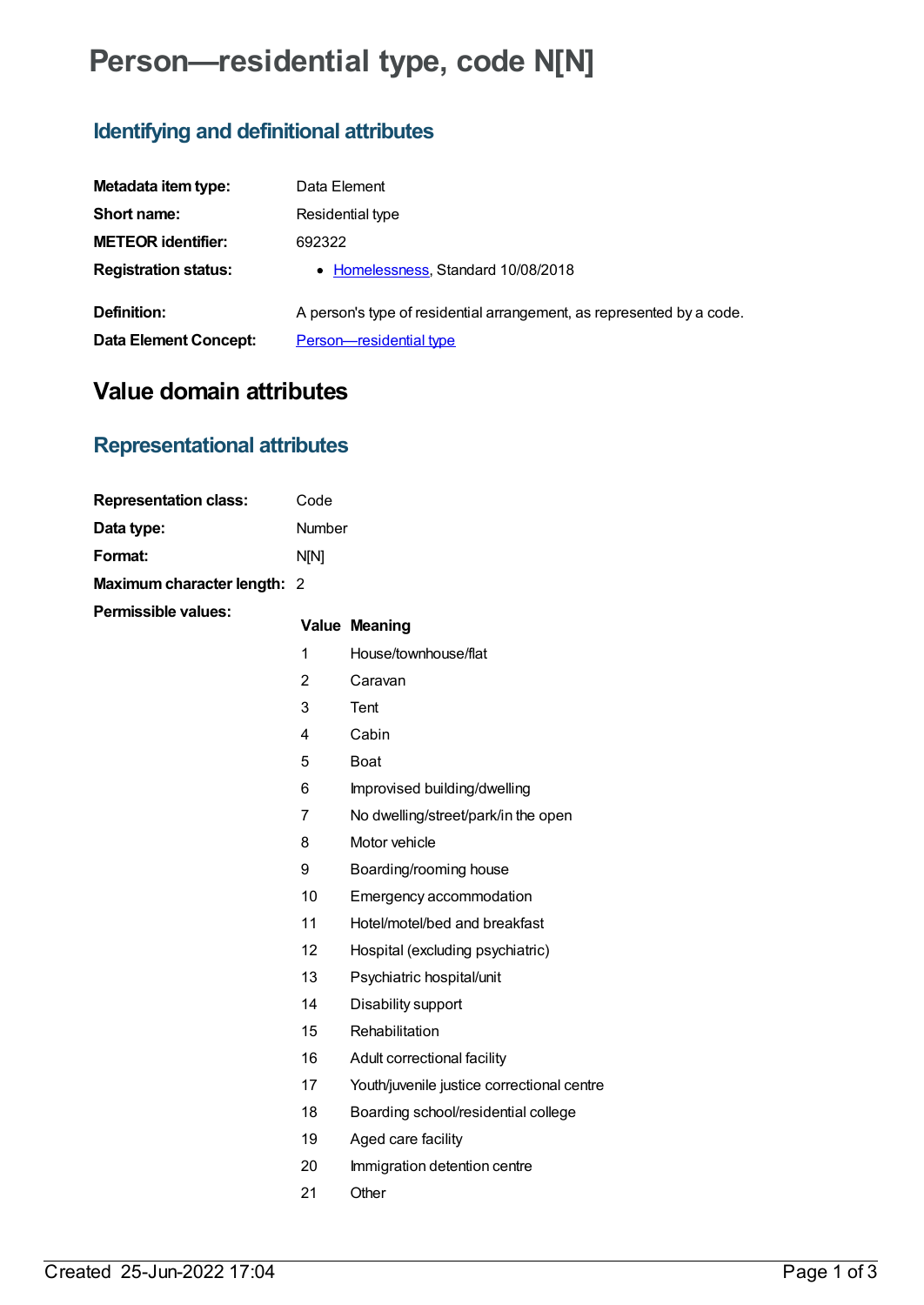### **Value Meaning**

99 Not stated/inadequately described

### **Collection and usage attributes**

| Guide for use:                         | CODE 1 House/townhouse/flat                                                                                                                                  |  |  |
|----------------------------------------|--------------------------------------------------------------------------------------------------------------------------------------------------------------|--|--|
|                                        | Includes bedsits, flats attached to houses or shops.                                                                                                         |  |  |
|                                        | CODE 7 No dwelling/street/park/in the open                                                                                                                   |  |  |
|                                        | Includes those people who are sleeping in public transport, e.g. riding on<br>trains/buses etc. because they have no other option.                           |  |  |
|                                        | CODE 10 Emergency accommodation                                                                                                                              |  |  |
|                                        | Includes night shelter/women's refuge/youth shelter.                                                                                                         |  |  |
|                                        | CODE 12 Hospital (excluding psychiatric)                                                                                                                     |  |  |
|                                        | Includes hospitals and other health care facilities but not specialised prison health<br>facilities.                                                         |  |  |
|                                        | CODE 13 Psychiatric hospital/unit                                                                                                                            |  |  |
|                                        | Includes mental health units and forensic health units of corrective services<br>systems.                                                                    |  |  |
|                                        | CODE 14 Disability support                                                                                                                                   |  |  |
|                                        | Includes all units whose primary role is disability support.                                                                                                 |  |  |
|                                        | CODE 15 Rehabilitation                                                                                                                                       |  |  |
|                                        | Includes facilities that cater for drug and alcohol rehabilitation. Excludes<br>rehabilitation in prisons and correctional facilities.                       |  |  |
|                                        | CODE 16 Adult correctional facility                                                                                                                          |  |  |
|                                        | Includes those facilities whose main role is to detain and rehabilitate adult<br>prisoners.                                                                  |  |  |
|                                        | CODE 17 Youth/juvenile justice correctional centre                                                                                                           |  |  |
|                                        | Includes those facilities whose main role is to detain and rehabilitate youth or<br>juveniles. Community custodial facilities are included in this category. |  |  |
|                                        | CODE 19 Aged care facility                                                                                                                                   |  |  |
|                                        | Includes nursing home, aged care hostel or non-self contained accommodation for<br>the aged.                                                                 |  |  |
| Data element attributes                |                                                                                                                                                              |  |  |
| <b>Collection and usage attributes</b> |                                                                                                                                                              |  |  |

**Guide for use:** The question in 'Collection Methods' could be used for different contexts, ie before, during and immediately after assistance as the question can be adapted for past and present tenses. The context as to when the question is asked dictates the time period to which it relates, that being during or after assistance. By using the word 'did' instead of 'do' the question can be used for the period before assistance.